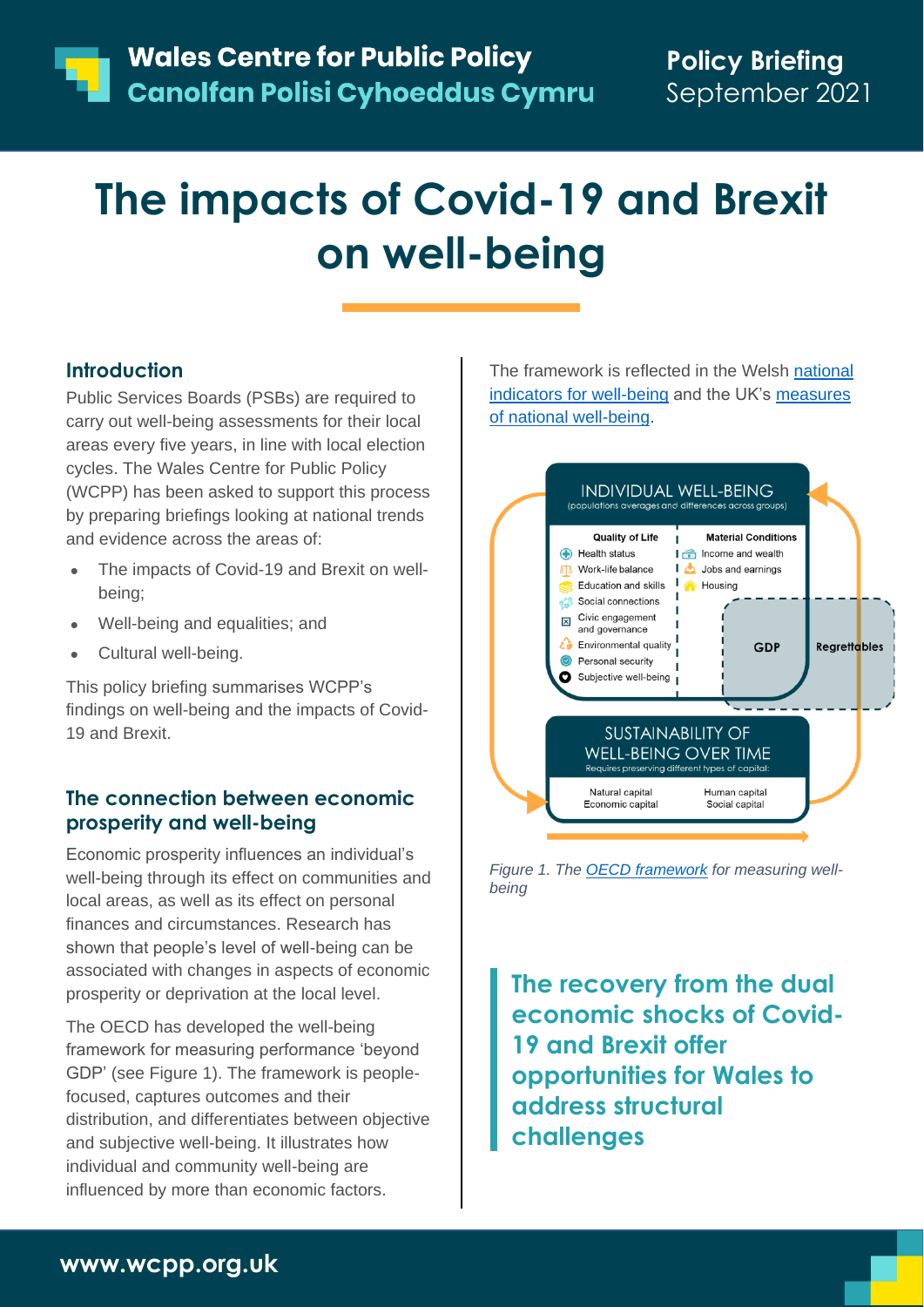## **The impacts of Brexit and Covid-19 on economic prosperity**

Both Covid-19 and Brexit have resulted in negative economic shocks for the Welsh economy that will exacerbate inequalities. Covid-19 and Brexit will both have short-term, medium-term and long-term negative implications for the Welsh economy, and in turn, for well-being.

The negative effects of Covid-19 and/or Brexit will be greater in certain regions of Wales. Among sectors shut down as a result of Covid-19 related restrictions, the **accommodation and food sector** has probably been the most negatively affected. This may contribute proportionally more to the local economy in **rural and coastal areas**. The **agricultural and food, automotive, steel and manufacturing and tourism sectors** have been particularly hard hit by Brexit. These are located across Wales, but particularly in South Wales.

**Income inequality and unemployment have increased, and the levels of the population's health and educational attainment have suffered**

### **The impacts of Covid-19 and Brexit on different aspects of well-being**

Through the negative impact on income, wealth, jobs and earnings, inequality, unemployment, health, and educational attainment, both Covid-19 and Brexit have had a significant negative impact on material conditions and quality-of-life drivers of well-being.

Emerging data suggest that women, older people (at the start of the pandemic), younger people (later on), some ethnic minority groups, those with higher education, and renters have seen a 'more than average' decrease in their well-being due to Covid-19 and Brexit.

Notably, income inequality and unemployment have increased, and the levels of the population's health and educational attainment have suffered. However, these impacts will differ across regions in Wales, due to differences in the composition of local areas.

For example, areas where the population had poorer levels of mental health before the pandemic may experience a greater decrease in health well-being as a result of Covid-19. Therefore how different characteristics interact is important in understanding the outcomes.

The recovery from the dual economic shocks of Covid-19 and Brexit offer opportunities for Wales to address structural challenges. Key issues to consider are the quality of jobs created, fair work and the problem of in-work poverty.

## **Evidence gaps, uncertainties, and areas to explore**

It will be important for PSBs to note the gaps and limitations of evidence in this area, in order to inform their strategy and adapt these findings to local conditions.

A key issue surrounds the data for the [Welsh](https://gov.wales/national-wellbeing-indicators)  [national well-being indicators:](https://gov.wales/national-wellbeing-indicators) they are largely outdated and/or not available at local levels. Furthermore, some Welsh national indicators for well-being have not been developed yet.

This is compounded by future trends being difficult to predict, as well as national indicator data being high-level. This means that they cannot be used for considering all the different characteristics that could influence changes in well-being due to negative economic shocks, such as Covid-19 and Brexit.

The report has also identified several areas where further research at the local level would be beneficial. This includes research on:

- Female unemployment;
- Non-UK born migrants;
- Skills gaps; and
- Long-term effects.